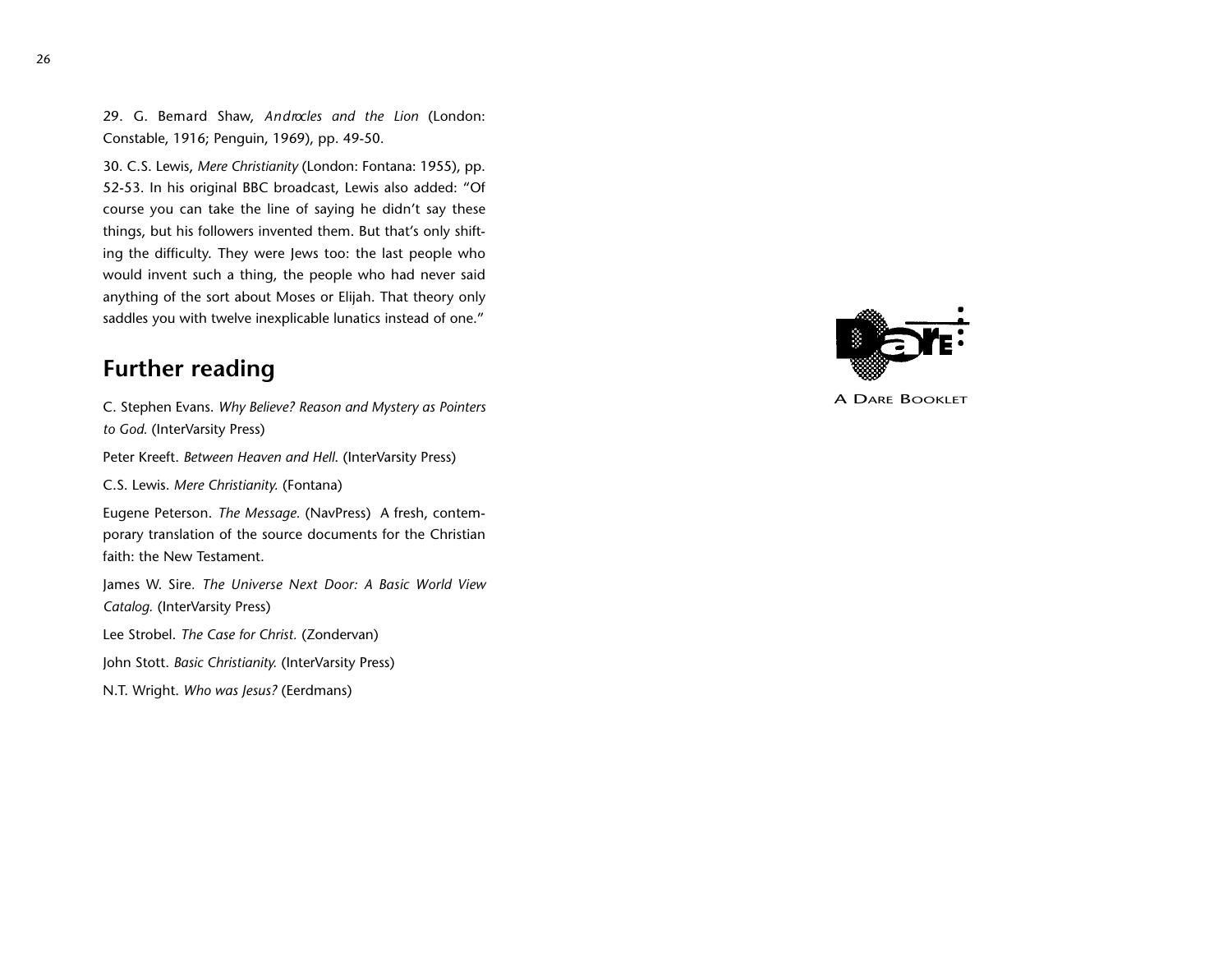Copyright © Edwin M. Yamauchi 1999

All rights reserved

First edition 1971

Designed by Julia Soong

Published by Digory Designs #2–5311 Lackner Crescent Richmond, BC Canada V7E 6B7

Printed by Lulu Island Printing Ltd, Richmond BC

*IVCF is a learning community seeking to understand and follow Jesus today. The views expressed here are part of an ongoing dialogue in pursuit of this purpose and do not necessarily reflect the official position of*



*\* TM of/MC de Inter-Varsity Christian Fellowship of Canada*

# What's so ' Special about<br>Jesus?

Compared with Buddha, Muhamm ad, Socrates and Zoroaster

*IVCF. IVCF.* **One hears conflicting estimates of Jesus.** Christians *One hears conflicting estimates of Jesus.* **Christians** believe he is incomparable, without a peer, but they are often quite ignorant of the lives of other great spiritual leaders. On the other hand, some people speak of Jesus, Buddha, Socrates and others without acknowledging any differences. Walter Lippmann, for example, remarks,

> *There is no doubt that in one form or another, Socrates and Buddha, Jesus and St. Paul, Plotinus and Spinoza, taught that the good life is impossible without asceticism…* 1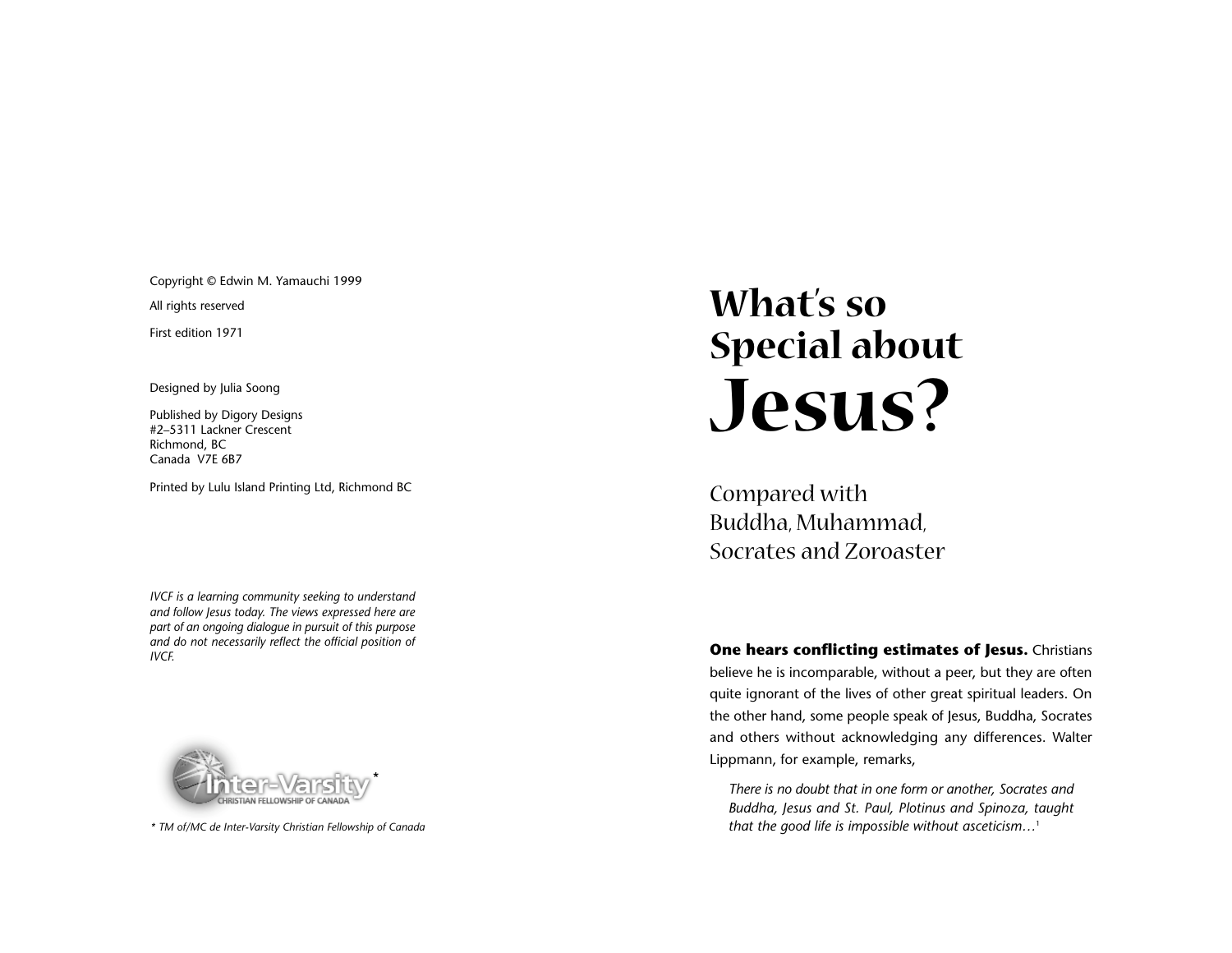#### Arnold Toynbee asks:

*Now who are the individuals who are the greatest bene factors of the living generation of mankind? I should say: Confucius and Lao-tse; the Buddha; the Prophets of Israel and Judah; Zoro a s t e r, Jesus, and Muhammad; and Socrates.***<sup>2</sup>**

One may cite many syncretistic movements in the United States, Japan and elsewhere, such as Baha'i, which attempt to combine the teachings of various religious leaders.

The purpose of this essay is to highlight Jesus' life, death and teachings by comparing and contrasting them with those of Zoroaster, Buddha, Socrates and Muhammad. We have chosen these four because many people today, in their search for meaning, are looking to these men and the traditions they have generated. We will divide the investigation into five categories: (a) the sources available for reconstructing the lives of these teachers, (b) their birth and family, (c) their life and teachings, (d) their death and (e) their relation to deity. After the data become clear, we will be able to see where the uniqueness of Jesus lies.

## **Sources**

From a historian's point of view there are serious disparities in the sources available for reconstructing the lives of Zoroaster, Buddha, Socrates, Muhammad and Jesus. We need to distinguish sharply between first-hand or nearly contemporary sources and later apocryphal and legendary materials.

#### **A. Zoroaster** <sup>3</sup> **(around 10 0 0 B.C.E.)**

We have what appear to be the genuine sayings of Zoroaster in the *Gathas* of the *Avesta*. The mass of Zoroastrian texts,

however, are in late Pahlavi recensions (ninth century C.E.). Contemporary Old Persian cuneiform inscriptions betray at best only allusions to early Zoroastrianism. Some Greek and Arabic authors also allude to Zoroaster. The Persian national epic, the *Shah Namah* by Firdausi (c. 1000 C.E.), includes traditions of the prophet.

#### **B. Buddha (563-483 B.C.E.)**

Buddha's teachings, after many centuries of being passed on orally, were written down for the first time in the first century B.C.E. in Sri Lanka. The earliest written texts which have been preserved are in Pali, an Indo-Aryan dialect which may be the dialect Buddha himself used. The Pali canon of the Hinayana school (the southern branch of Buddhism, also called the Theravada school) is known as the *Tipitaka* (Sanskrit *Tripitaka*), meaning "Three Baskets." Portions of this collection, such as the *Samyutta Nikaya*, the *Majjhima Nikaya* and the *Anguttara Nikaya*, may have come into existence two centuries after Buddha's death, but other portions originated much later.

The Sanskrit canon of the Mahayana school, which spread northeastward to Tibet, China, Korea and Japan, dates, at the earliest, to the first and second centuries C.E. According to Buddhist scholar Christmas Humphreys,

*the later Sutras of the Mahayana School, though put into Buddha's mouth, are clearly the work of minds which lived from five to fifteen hundred years after his passing.*<sup>4</sup>

In the later sources one notes a conspicuous exaggeration of the supernatural elements in Buddha's life. But even the earliest traditions, separated as they are by a century or two from Buddha's time, are not free from amplification. As M. Winternitz observes,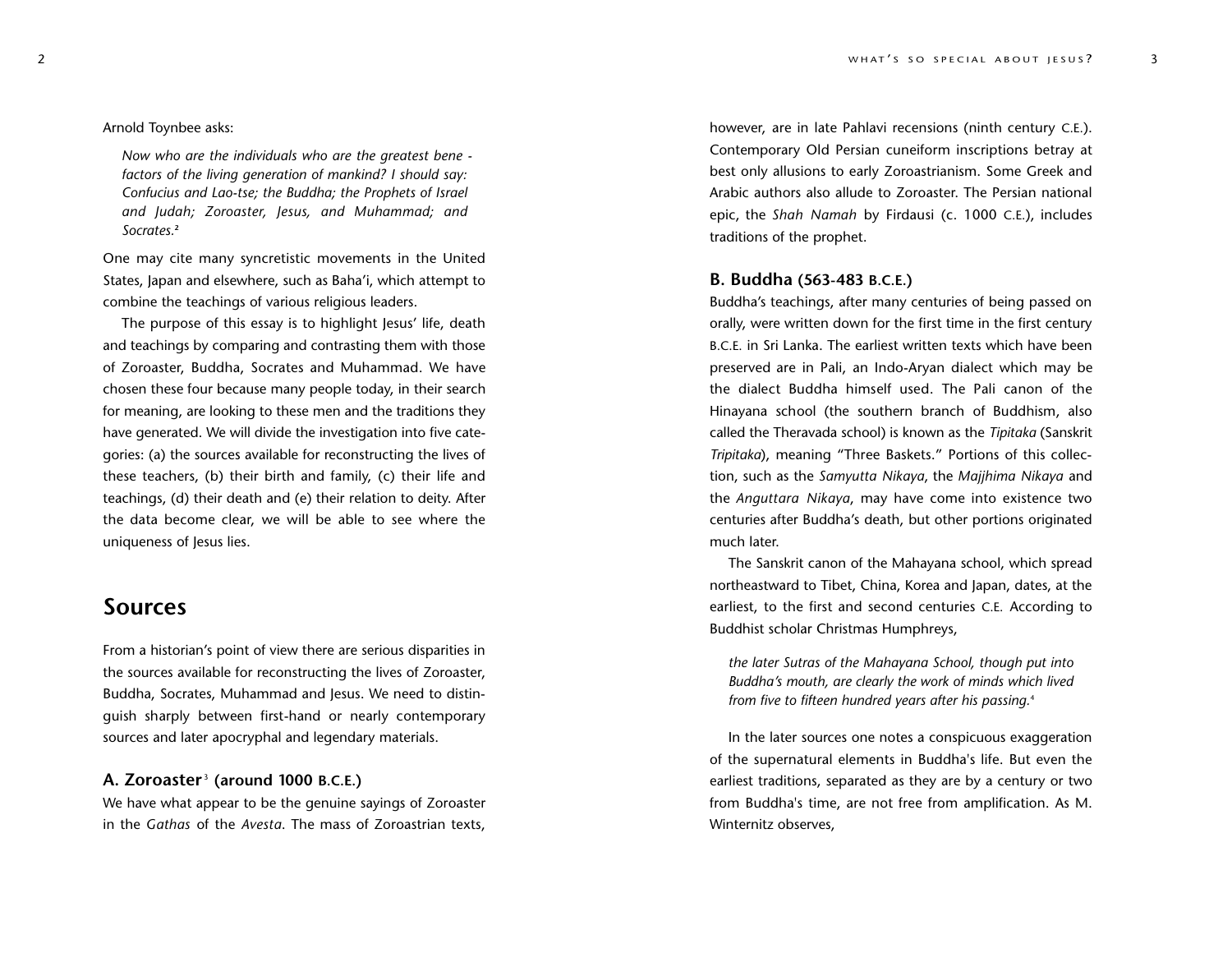*Even what are generally considered to be our oldest docu ments, the texts of the Pali Tipitaka, speak of Buddha often enough as a superhuman being, and tell us more of the legendary man than of the historical Buddha.*<sup>5</sup>

### **C. Socrates (469-399 B.C.E.)**

We are fortunate in having the accounts of two of Socrates' own disciples, Plato and Xenophon, as well as notices collected by Diogenes Laertius (third century C.E.). We cannot accept these accounts uncritically, of course, because it is difficult to know how much of Plato's dialogues is really Socratic and how much Platonic. Another problem is that Xenophon's *Memorabilia* and other writings were composed to refute the Sophists' attacks against Socrates.**<sup>6</sup>**

#### **D. Muhammad (570-632 C.E.)**

In the Qur'an (Koran) we have the authentic sayings of Muhammad, which were at first written down on skins, palm leaves, pottery and even the shoulder blades of sheep. Within 23 years after the prophet's death, Uthman ibn 'Affan, a sonin-law of the prophet and later third caliph, had collected these sayings in an authoritative edition. Islamic scholar Kenneth Cragg (not himself a Muslim) comments:

*T h e re is no place for serious misgiving that what is here was substantially what the prophet said…Twenty-three years and sole authorship allowed no time or opportunity for confusion.***<sup>7</sup>**

The *Hadith*, or Tradition, is a collection of numerous oral traditions about the words and actions of Muhammad, involving even such details as his regularly brushing his teeth. Some two centuries after the prophet's death, Al-Bukhari undertook to sift through some 600,000 traditions to obtain 7,000 *Hadith* which he believed were authentic. The first life of Muhammad, based on the Qur'an and the *Hadith*, is the ninth-century *Sirat ar-Rasul* by Ibn Hisham.

#### **E. Jesus (5 B.C.E.-30 or 33 C.E.**<sup>8</sup> **)**

Our main sources of information about the life of Jesus are the earliest biographies known as the Gospels of Matthew, Mark, Luke and John. There is dispute over the identity of the authors and the dates of their writing. However, one early tradition says that Mark's biography was based on the reminiscences of Peter, a close friend of Jesus. Another says that Luke was the medical doctor who accompanied Paul, the most famous of early Christian teachers, on his journeys. In introducing his book, Luke claims that his material comes f rom interviewing eyewitnesses, since he himself was not present at the events he describes.

As to when these were written, three Christian leaders between the years 96 and 100 C.E. (Clement, Ignatius and Polycarp) quote in their own writings from these biographies, and clearly consider them accurate and authoritative. This means that the biographies must already have been written, in circulation and gaining credibility for some time.**<sup>9</sup>** Is it possible to be more precise? Many scholars believe that Mark was written first, and that Matthew and Luke used his work as the basis for their own. Mark has often been dated before 70 C.E., and by some as early as 50 C.E. Some think Matthew and Luke were written in the 80's or 90's C.E., while one scholar argues that all four must have been written before 70 C.E. **<sup>10</sup>** However, as Tom Wright, a New Testament scholar, points out:

*The argument for the substantial historicity and accuracy of the Gospels never depended on their dating…[but] on our putting together the whole jigsaw of the first century…[and] on the historical plausibility of the picture they describe.***<sup>11</sup>**

Is there evidence for Jesus outside the New Testament? Certainly there are references to Jesus and his followers from the first century C.E. from the Jewish writer Josephus, and from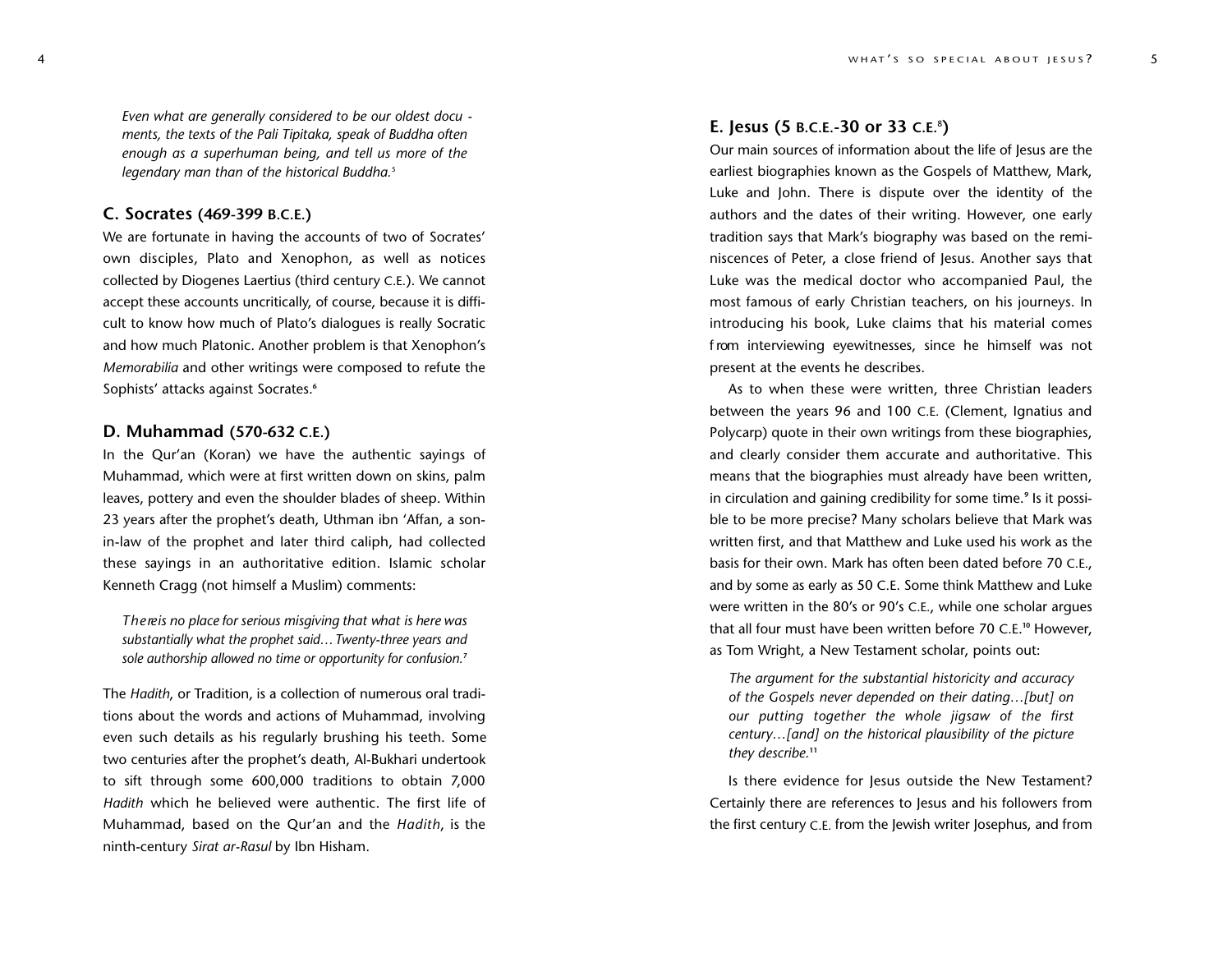the second century writers Tacitus, Suetonius and Pliny the Younger.<sup>12</sup> However, in general these speak more of the spread of Christianity as it began to impinge on the Roman Empire, and less to the inconspicuous origins of the faith in an obscure corner of the empire.**<sup>13</sup>**

## **Birth and family**

#### **A. Zoroaster**

Zoroaster (or Zarathustra) was born into the Spitama clan, evidently in northwestern Iran, though he ministered in northeastern Iran. According to Arabic sources he lived from 628 to 551 B.C.E., which would accord with the tradition that he converted Hystaspes, the father of Darius who ruled the Persian Empire from 522-486 B.C.E. Scholars today, however, favour a date around 1000 B.C.E. or earlier. **<sup>14</sup>** (Greek sources were greatly mistaken in placing Zoroaster 6000 years before Plato!) Zoroaster was married three times and had several sons and daughters.

#### **B. Buddha**

Buddha, who is also known as Siddhartha (his given name), Gautama (his family name) and Sakyamuni (sage of the Sakya), was born in Kapilavastu, now in southern Nepal. His father Suddhodana was a rajah of the Sakya clan. His mother Maya died a few days after his birth. At the age of nineteen Gautama was married to the beautiful princess Yasodhara, who bore him a son Rahula. After ten years Gautama ventured out of his cloistered estate and, according to the traditions, saw for the first time an old man, a sick man, a dead man and an ascetic. So struck was he by these sights that he abandoned his family to become a wandering monk.

#### **C. Socrates**

Socrates was born in Athens to Sophroniscus, an artisan-sculptor, and to Phenarete, a mid-wife. We know nothing about his youth. As someone has remarked, "You would think the Master was born an old man, with no childhood." His wife was Xanthippe. Socrates remarked that if he could master Xanthippe he could easily adapt himself to the rest of the world. But Socrates might well have paid more attention to the material needs of their three sons.

#### **D. Muhammad**

Muhammad was born in Mecca about 570 C.E. into the Quraish tribe. Because his father died before he was born and his mother passed away when he was six, the lad was raised by a grandmother and then by an uncle. As a young man he worked in the caravans of Khadija, a rich widow whom he later married, though she was twenty years his senior. Although Muslims may be married only to four wives, Muhammad himself did not abide by this limit, having ten wives and additional concubines. One of his favourites was A'isha, who came to Muhammad when she was but nine, bringing her toys with her. Muhammad received a special revelation (Qur'an 33:37) to justify his marriage to the beautiful Zainab, the wife of his adopted son Zaid. In spite of these many unions, the prophet never had a full-grown son, a fact which affected the struggles for the caliphate (or succession).

#### **E. Jesus**

The monk Dionysius Exiguus (533 C.E.), who devised our modern calendar with its reckoning B.C. (B.C.E.) and A.D. (C.E.), miscalculated the reign of Octavian-Augustus by at least four years. Since Herod the Great died just after an eclipse of the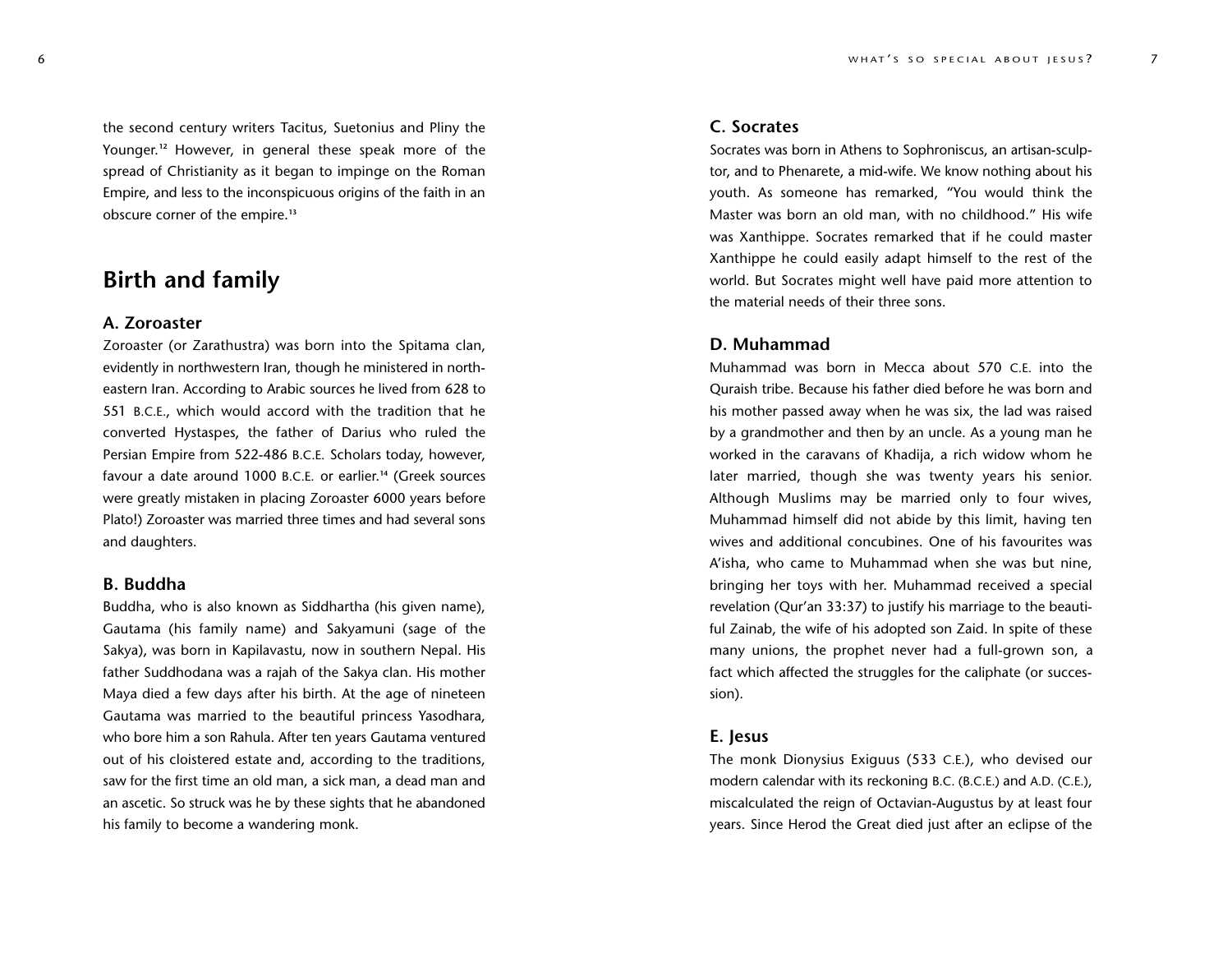moon which can be placed at 4 B.C.E. and since he was still alive at Jesus' birth, Jesus must have been born before this date.

According to Luke and Matthew, Jesus was conceived by a virgin named Mary while she was legally engaged but not yet married to Joseph of Nazareth. They were both Jews in the royal line of King David, from which the Messiah prophesied in the Old Testament was to come. When she was about to have the child, Mary traveled with Joseph about seventy miles south to their ancestral home of Bethlehem because the emperor Augustus had ordered an Empire-wide census (Luke 2:1). Jesus was thus born in Bethlehem, fulfilling a prophecy written seven hundred years before (Micah 5:2). Joseph and Mary were quite poor, as evidenced by their offerings in the Temple (Luke 2:24; cf. Leviticus 12:8).

The canonical Gospels record that Mary and Joseph returned to Nazareth and had other children. These brothers and sisters were not sympathetic to Jesus' mission (Mark 3:31- 35; Matthew 13:55-56). Later, however, his brother James played a leading role in the church. James and another brother Jude wrote letters which are included in the New Testament.

The Gospels in the New Testament record only one incident in Jesus' childhood. When he was twelve he impressed the rabbis in Jerusalem with his questions and answers (Luke 2:41-52). In contrast, the apocryphal infancy Gospels (dating from the second century C.E. on) attribute all kinds of absurd miracles to the young Jesus, for example, portraying him making live pigeons out of clay and petulantly striking some of his playmates dead.**<sup>15</sup>**

Although marriage was considered a religious duty by most Jews (the Essenes were the exception), Jesus never married.

## **Life and teachings**

#### **A. Zoroaster**

Zoroaster served as a priest of the polytheistic Iranian religion before he was converted at age thirty to the sole worship of Ahura Mazda. He succeeded in converting some of his kinsmen and also Hystaspes, a king in northeastern Iran. When his new teaching met strong opposition, he responded by pronouncing curses upon his opponents. Zoroaster also denounced the intoxicating cult of the *haoma* plant and exhibited great concern for the care of cattle. In Zoroaster's view material prosperity and godliness went hand in hand, a trait perhaps reflected today in the remarkable prosperity of the Parsees (modern Zoroastrians) in Bombay, India.

#### **B. Buddha**

After six years of searching for peace through asceticism, Gautama came to the town of Uruvela in northeastern India. There he sat under the Bodhi tree (a gigantic fig tree) and determined to stay until he received Enlightenment. Fortynine days later he was illuminated, becoming the Buddha, which means "Enlightened One." Buddha preached his first sermons in Benares when he was thirty-five. He succeeded in converting his ascetic companions, then his parents and his wife, and eventually King Bimbisara.

Buddha's teachings may be summarized in the Four Noble Truths and the Eightfold Path. The Four Noble Truths are (1) suffering exists, (2) suffering has a cause, (3) suffering can be eliminated, (4) ways to eliminate suffering. Buddha taught that all that exists is impermanent and that lasting happiness cannot be found in *samsara*, the temporal world of change. The way to Nirvana is to eliminate desire, which is the cause of suffering. Desire is not eliminated by gratification nor by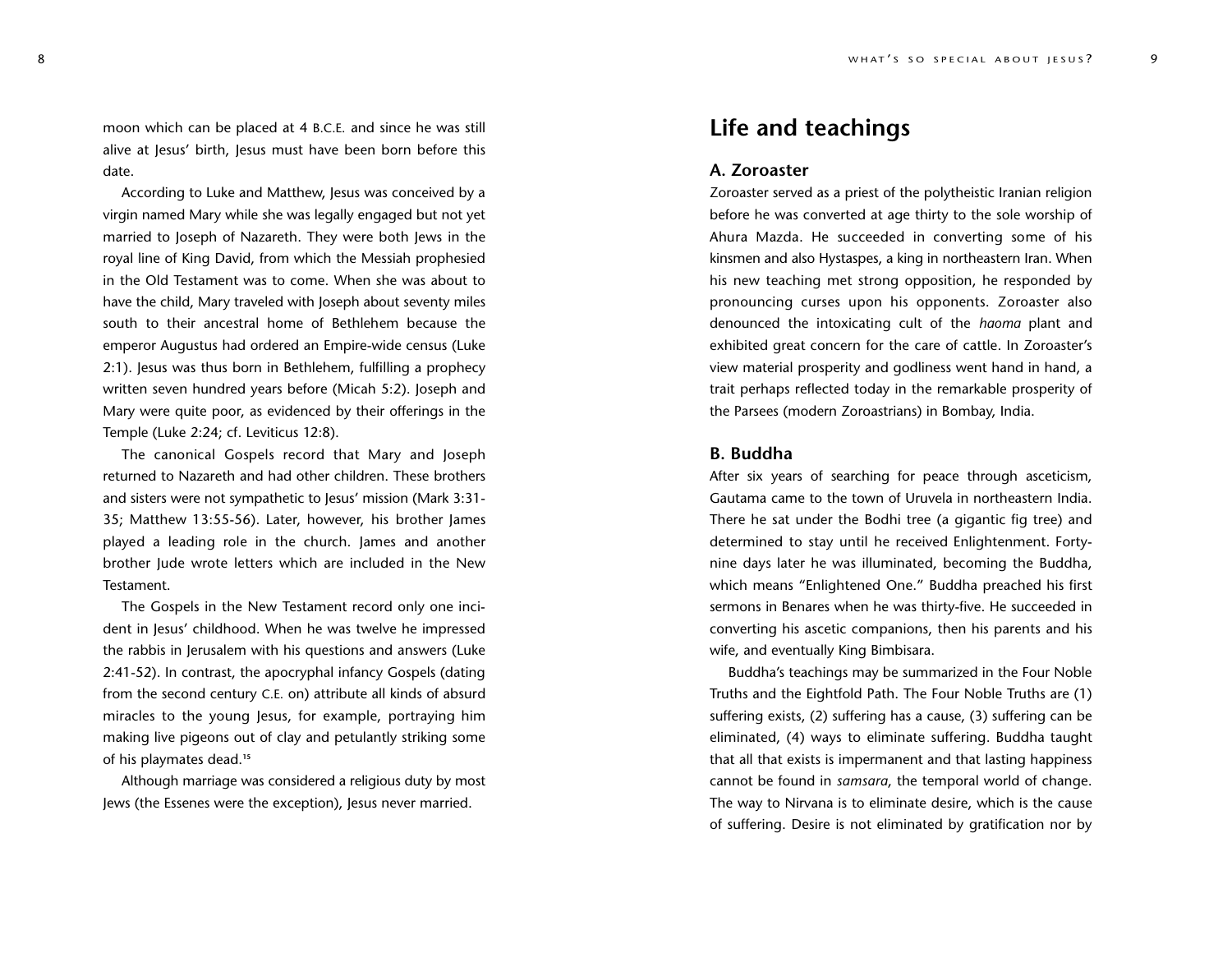mortification but by the Middle Way of the Eightfold Path, which involves (1) right views, (2) aspirations, (3) speech, (4) conduct, (5) livelihood, (6) effort, (7) mindfulness and (8) contemplation.

Legends ascribe all kinds of miracles to Buddha: By washing his hands over the seed of a ripe mango, he caused a tree to spring up fifty-hands high. Once he flew into the sky with fire and water streaming from various parts of his body. He performed these miracles, according to a *Jataka* account, to dispel the gods' doubts about his mission.

#### **C. Socrates**

A report of the Delphic Oracle proclaimed that Socrates was the wisest man in the world. Believing that this could not be true, Socrates was impelled into a life of constantly questioning people in order to find someone who was truly wise. As he interrogated citizens in the streets and gymnasiums of Athens, he attracted to himself a coterie of well-born young men. Unfortunately some of these disciples, such as Alcibiades and Critias, turned out to be such scoundrels that they unintentionally played a role in his condemnation.

Rather than teaching a set of doctrines, Socrates tried to get people to think for themselves. The philosophers who preceded him had focused on the nature of the universe, but Socrates turned his attention to human beings and their behavior. Aristotle and Cicero credited him with founding ethics. His main teaching, as best as we can determine from his interpreters, was that all values can be reduced to a single virtue, knowledge. Virtue, then, can be taught. Evil is blindness: no one does evil on purpose. Those who know the good will do it.

#### **D. Muhammad**

After Muhammad received his initial revelation when he was about forty years old, he began preaching an uncompromising monotheism, which so infuriated the pagan Meccans that they made him flee to Medina in the famous Hijra of 622 C.E. After the Jews of Medina rejected his overtures, he changed the *qibla*, or direction of prayer, to face Mecca rather than J e rusalem. Muhammad's forces battled various opponents and killed many, including hundreds of Jews. The Prophet, who did not fight in person, showed mercy to captives after the capture of Mecca.

The Qur'an does not claim that Muhammad performed any miracles. But traditions ascribe numerous wonders to him: "Butter, a part of which Muhammad had eaten, increased continually." "A tree moved from its place of its own accord and shaded Muhammad while he slept." "A wolf spoke and converted a Jew."

The five pillars of Islam are (1) the *Shahada*, or creed, which affirms, "There is no god but Allah, and Muhammad is his prophet," (2) *Salat*, prayer, five times a day facing Mecca, (3) *Zakat*, or alms, (4) fasting during *Ramadhan*, the ninth lunar month, which involves a strict abstinence from both food and drink during daylight, and (5) for those who can perform it, the *Hajj*, or pilgrimage to Mecca. When in Mecca the pilgrim must make a circuit around the Kaaba building, and walk to a certain site and back.

Since the followers of Muhammad do not worship him, they should not be called "Mohammadans." They should be called "Muslims," from the word "Islam," which connotes their submission to Allah.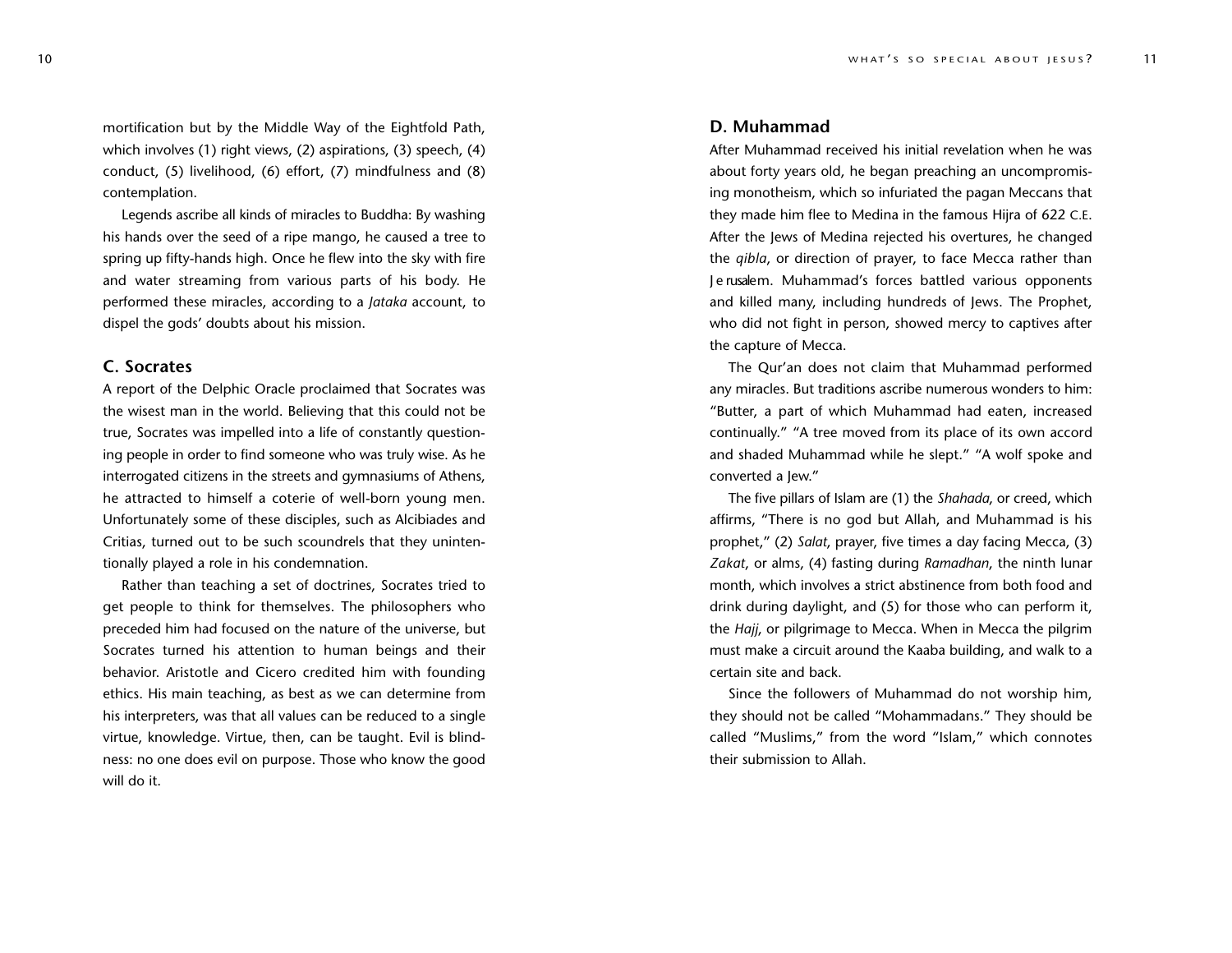#### **E. Jesus**

Until his thirtieth year, Jesus remained in Nazareth, presumably working as a carpenter (Luke 3:23). Then he began his ministry by submitting to the baptism of John the Baptist. Jesus, who had no formal training as a rabbi, did not speak like the rabbis of his day; they cited their predecessors as their authorities while Jesus spoke on his own authority (Matthew 5:27-28, 7:28-29).

Since we know Jesus appeared at three or four Passover festivals, his public ministry must have lasted three to threeand-a-half years. During this time he trained a band of twelve apostles and many other disciples. He went about teaching, healing the sick and raising the dead (for example, John 11). Jewish rabbinical sources do not deny these miracles but rather attribute them to demonic magic. Speaking of the miracles attributed to Christ in the canonical Gospels, F.F. Bruce comments:

*In general, they are 'in character' – that is to say, they are the kind of works that might be expected from such a Person as the Gospels represent Jesus to be.*<sup>16</sup>

Like his forerunner John the Baptist, Jesus preached that people must turn away from their wrongdoing and return to God (Luke 15:11-32). He taught that God was giving people an opportunity to leave their own ways and to join a new community, a community committed to God's norms of radical compassion and forgiveness, a community headed by Jesus himself. Jesus called this community "the kingdom of God."

This teaching provided a fundamental affront to the religious establishment. Jesus also flouted their regulations (for instance, that healing on the Sabbath broke God's law) and challenged their assumptions (for instance, that God was pleased with their religious ceremonies). As a result, they began to plot Jesus' death.

## **Death**

#### **A. Zoroaster**

According to Al-Biruni (973-1048 C.E.), Zoroaster was killed by invading Turanians. The *Shah Namah* (c. 1000 C.E.) describes the event:

*And all before the Fire the Turkmans slew And swept that cult away. The Fire, that erst Zardusht [Zoroaster] had litten, of their blood did die; Who slew that priest himself I know not.*

#### **B. Buddha**

In his eightieth year as he traveled near Benares, Buddha became mortally ill after a meal of pork, perhaps from dysentery. According to the *Mahaparanibbana Sutta* his last words to a disciple were these:

*I have reached my sum of days… It is only, Ananda, when the Tathagata [a title of Buddha], ceasing to attend to any outward thing, or to experience any sensation, becomes plunged in that devout meditation of the heart which is concerned with no material object – it is only then that the body of the Tathagata is at ease.*

Elsewhere in this sutta the Buddha is said to have added,

*Therefore, O Ananda, be ye lamps unto yourselves. Be ye a refuge* to *yourselves.* Betake *yourselves* to *no external refuge. Hold fast to the truth as a lamp.*

After his death Buddha was cremated and his ashes distributed among eight cities. His alleged remains are venerated at various stupas, or shrines, throughout Asia.

#### **C. Socrates**

Socrates was brought to trial in 399 B.C.E. on charges of "atheism" and corrupting Athenian youth. This arraignment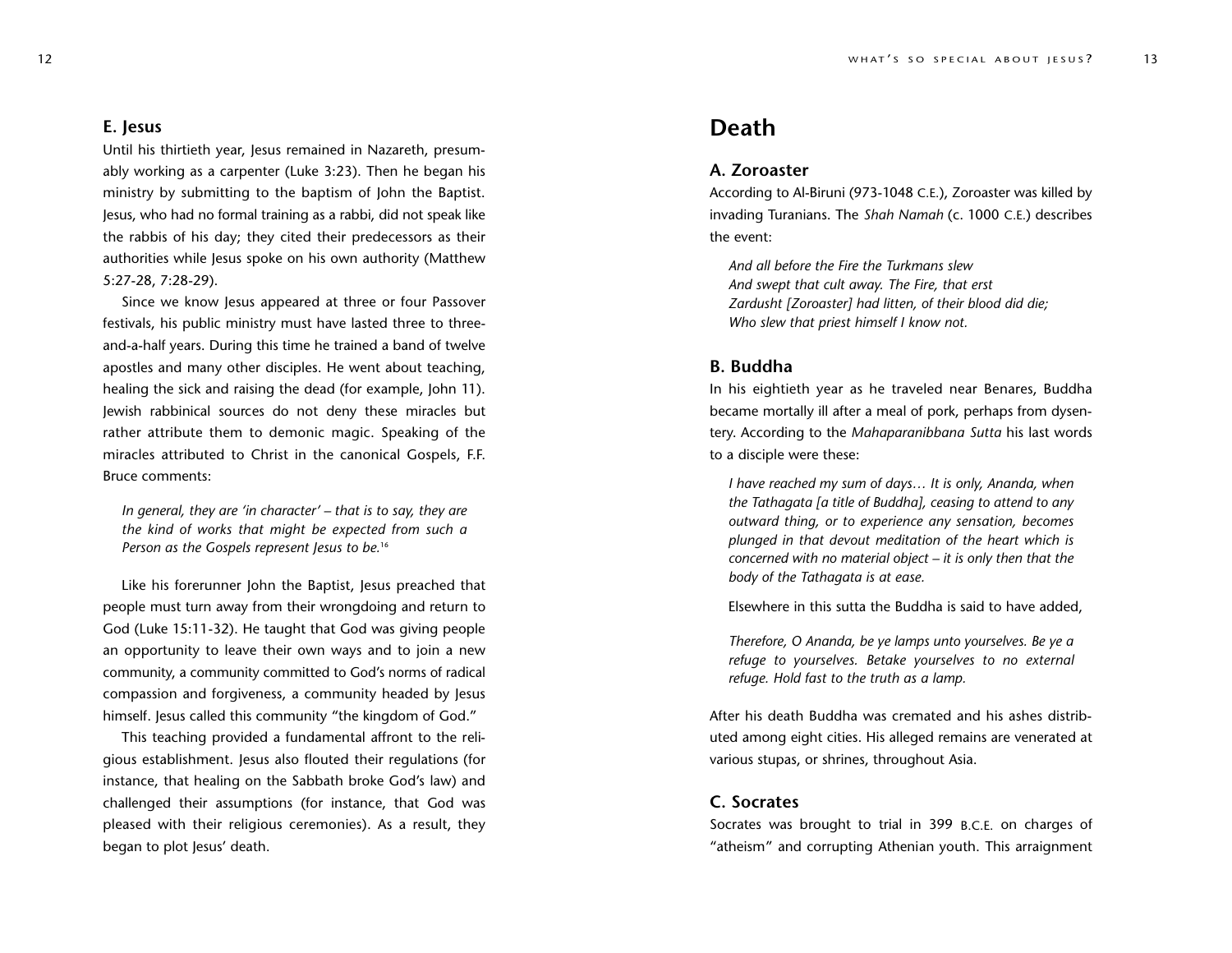had at least two immediate causes: a political reaction which o c c u rred in Athens after a lengthy war with Sparta and the lampoons of the comic writer Aristophanes. Though Socrates eloquently defended himself (the defense is recorded in Plato's *Apology*), the jury voted 281 to 220 to put him to death.

Socrates could easily have fled from Athens after the trial, but he chose to remain. He said he did not fear dying because it would bring either annihilation or a welcome opportunity to fellowship with those already dead. At the appointed time Socrates calmly drank the poisonous hemlock. According to the *Phaedo*, his last words were: "I owe a cock to Asclepius [the god of healing]; do not forget to pay it."

#### **D. Muhammad**

In 632 Muhammad became ill with violent headaches and a fever. Before he died the prophet exhorted the Arabs to remain united, proclaimed the duties of married couples and abolished usury and the blood feud. When he announced that if he owed anything to anyone that person could claim it, a hush fell on the crowd. One man came forward to claim a few coins. Muhammad finally succumbed and was buried in the house of his wife A'isha, who had nursed him during his last days. The prophet's tomb at Medina is, after Mecca, the site most venerated by Muslims.

#### **E. Jesus**

The events surrounding the death of Jesus occupy almost onethird of his biographies, and provide us with far more details than exist for other subjects.

The priests and other Judaean leaders paid one of Jesus' followers, Judas Iscariot, to give them information about where and when he could be arrested secretly. The arrest took

place late on a Thursday night, in a park ("the Garden of Gethsemane") where he was praying with his friends. After a highly irregular trial before the Judaean leaders, Jesus was taken early on the Friday morning to the Roman governor, Pontius Pilate, for ratification of the sentence. Though he judged Jesus to be innocent, in order to avoid a riot, Pilate agreed to have him whipped and put to death by crucifixion. This was the first "Good Friday."

As he was being crucified, Jesus prayed and asked God to forgive his executioners. After hanging on the cross for three hours, Jesus died. Soldiers made sure he was really dead by thrusting a spear into his side. His body was taken by a secret disciple, Joseph of Arimathea, and put into an unused tomb carved into a rockface. A stone was rolled across the entrance to the tomb and soldiers were posted on guard. However, when some women of Jesus' group came to the tomb early on the Sunday morning, they found the stone rolled away and the body gone.

The empty tomb alone did not convince the disciples that Jesus was alive, but Jesus appeared to his disciples on at least ten occasions after that. All of these appearances are recorded in the New Testament; we will mention just four of them.

Jesus first appeared to Mary Magdalene on Sunday morning near the tomb. The other disciples did not believe her report (John 20:18; Mark 16:11). Then that evening in Jerusalem Jesus suddenly appeared in the midst of the disciples, who had barricaded themselves behind locked doors. After allowing the terrified men to touch him and examine his wounds to prove he was not an apparition, he ate a meal with them (John 20:19; Luke 24:39, 43). He also appeared to a multitude of his disciples on a mountain in Galilee (Matthew 28:16-18) and in Jerusalem before his return to heaven (Luke 24:44-49; Acts 1).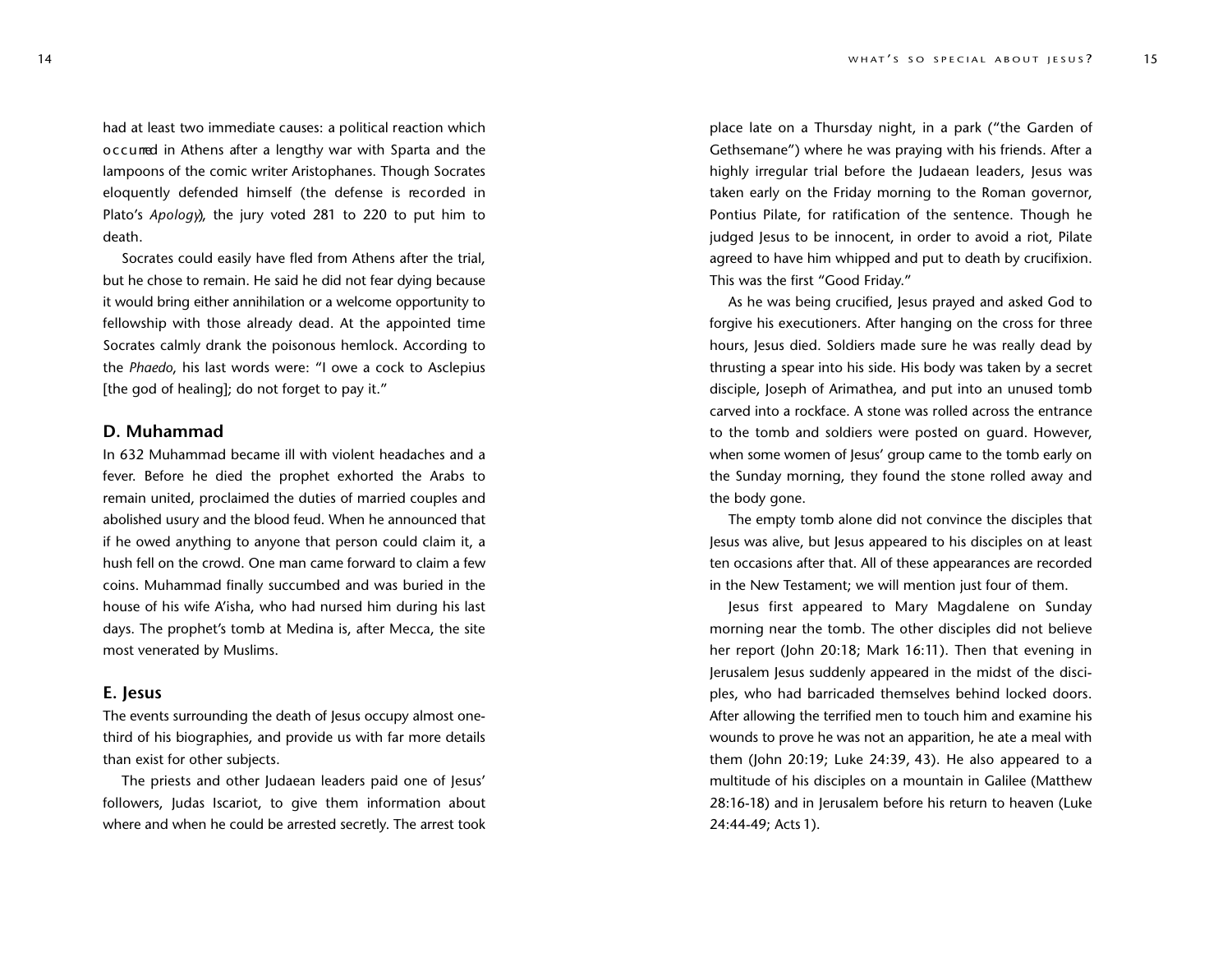Some time later Saul of Tarsus, on his way from Jerusalem to Damascus to persecute the Christians there, encountered the risen Jesus (Acts 9). This transformed Saul, a fanatical persecutor of Christianity, into Paul, a fervent propagator of Christianity. **17**

## **Relation to deity**

#### **A. Zoroaster**

It seems that Zoroaster preached the monotheistic worship of Ahura Mazda, who was the creator of two other spirits – one good, the other evil.**<sup>18</sup>** Classical dualistic Zoroastrianism, which pitted Ahura Mazda against the evil Ahriman, developed in the Sassanian period (226-652 C.E.). Later Zoroastrianism also developed a doctrine of a *Saoshyan* (Saviour) who would raise the dead. According to Jacques Duchesne-Guillemin:

*Zoroaster did not give himself out to be the redeemer. When his prayers call the redeemer who is to renew exis tence, he means the prince who shall accept his doctrine and realize the Dominion of Righteousness and Good Mind. He even allows the role of redeemer to any man, provided he practises righteousness.***<sup>19</sup>**

#### **B. Buddha**

Although it is not correct to speak of Buddhism as an "atheistic" religion, it is a religion whose chief focus is on humankind rather than on any god. The *Buddhist Annual of Ceylon* defines Buddhism as,

*that religion which without starting with a God leads man [*sic*] to a stage where God's help is not necessary.*

Buddha himself, coming out of a background of polytheistic Hinduism, seems to have treated even Brahma, one of the highest of the gods, with a cool superciliousness. Junjiro Takakusu of Tokyo University explains that "the Buddha did not deny the existence of gods (Devas), but he considered them only as the higher grade of living beings, also to be taught by him."**<sup>20</sup>**

It is clear that over the centuries the original concept of Buddha as an enlightened man was radically changed so that "he was no longer that simple teacher of moral values but a *Mahapurisa* [a super-human being], greater than the gods themselves."**<sup>21</sup>** Transformations in Buddhist art reveal this evolution in doctrine. From the third to the first centuries B.C.E. Buddha was depicted in Indian art simply by a symbol, such as his footprint, umbrella or throne.**<sup>22</sup>** Thereafter the Buddha himself is depicted. According to Mortimer Wheeler,

*It was no less fitting to represent the deified Buddha than to embody the traditional divinities of the Hindu pantheon.*<sup>23</sup>

By the second and third centuries C.E. Mahayana Buddhism had produced a doctrine of Boddhisatvas, innumerable perfected Buddhas distributed through space and time who help humankind by their merits. According to the *Lotus of the True Law* the Buddha was an eternal sublime being, who appeared in human form as the saviour of humankind.

#### **C. Socrates**

Though Socrates did not fully subscribe to the anthropomorphic Homeric deities, he was deeply devout in his own way. He was scrupulously obedient to his *daimonion*, a personal guiding spirit. In Xenophon's *Apology*, Socrates says, "As for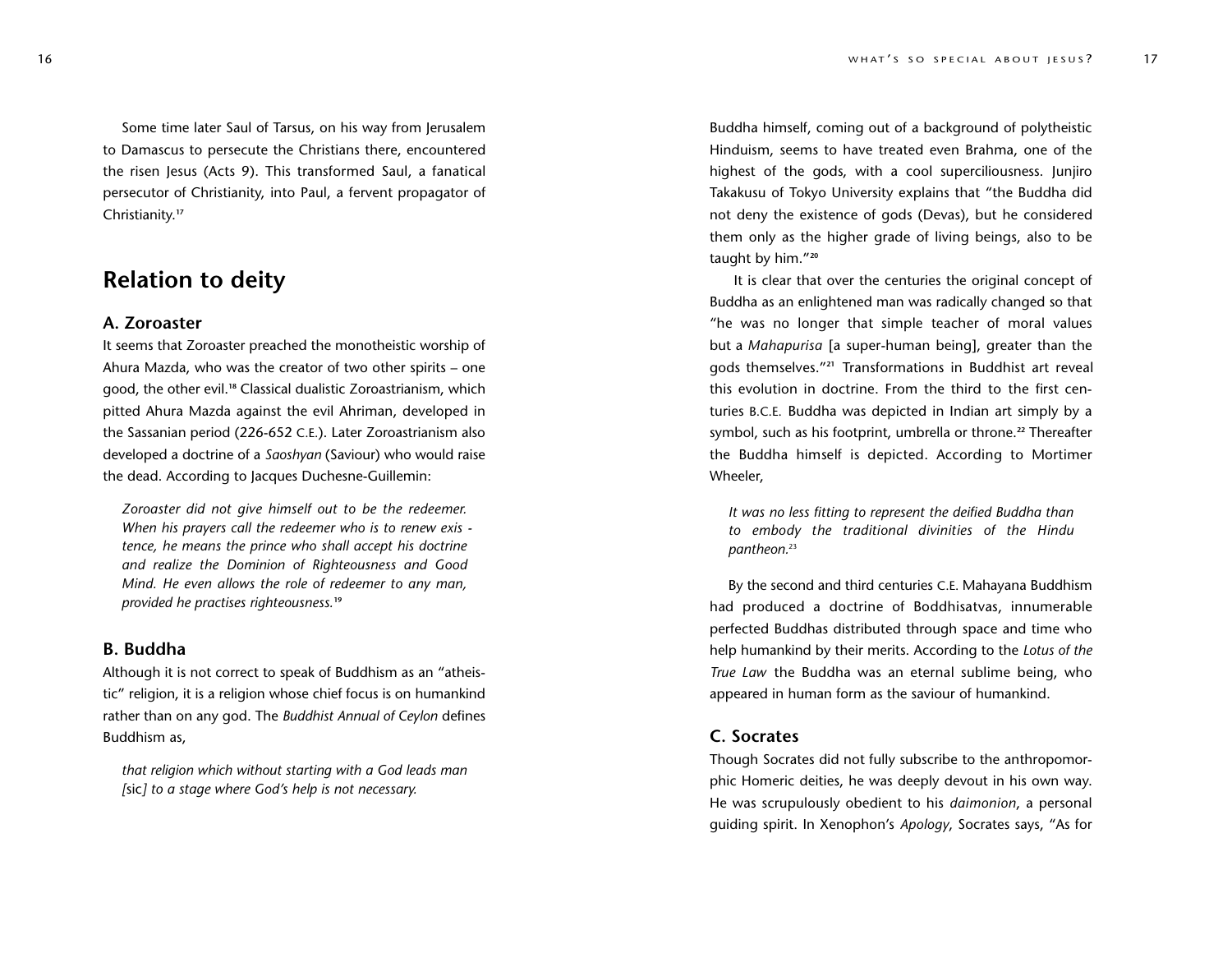introducing 'new divinities,' how can I be guilty of that merely in asserting that a voice of God is made manifest to me indi cating my duty?" In his *Memorabilia* Xenophon asserts, "For myself, I have described him as he was: so religious that he did nothing without counsel from the gods…"

#### **D. Muhammad**

The Qur'an emphatically stresses the Oneness of the Godhead, not only to deny polytheism but also to refute the Christian Trinity. Qur'an 1 12: 1 -4 reads:

*Say: He is Allah, the One! Allah, the eternally Besought of all! He begetteth not nor was begotten. And there is none comparable unto Him.*

Muhammad himself did not claim to be anything other than a mortal messenger (Qur'an 7:188; 17:95). On one occa sion he is said to have exclaimed:

*O, God! I am but a man. If I hurt anyone in any manner, then forgive me and do not punish me.*

His fallibility is shown in the Qur'an, surah 80, where Allah rebukes him for turning away from a blind man.

Nor did Muhammad claim he had the power to sa v e others. According to a tradition reported by Athar Husain, Muhammad said:

*O People of Quraish, be prepared for the Hereafter.*

*I cannot save you from the punishment of God, O Bani Abd Manaf… I cannot protect you either, O Safia, aunt of the Prophet,*

I cannot be of help to you; O Fatima, daughter of *Muhammad, even you I cannot save.***<sup>24</sup>**

When Muhammad died, Abu Bakr, who was to be one of the succeeding caliphs, announced:

*O men, whosoever worshipped Muhammad, know that he is dead; whoever worshipped Muhammad's God, know that He is alive and immortal.*

#### **E. Jesus**

Unlike the other spiritual leaders we are examining, Jesus came out of a monotheistic culture. The concept of "gods" in polytheistic religions is quite anthropomorphic; there is no sharp difference in kind between men and such gods.**<sup>25</sup>** In Jewish monotheism the distinction between God as transcen dent and infinite and man as finite is almost absolute.

It is therefore altogether remarkable that Jesus' followers picked up on hints he dropped and concluded that he was "God come in the flesh." Such statements are clearest in the Gospel of John, where Jesus makes such amazing pronounce ments as "Before Abraham was, I am." His hearers understood this to be a claim to deity (after all, "I am" was one of the traditional names of God), and tried to stone him to death (John 8:58-59). It forms a fitting climax to this theme that, at the end of this Gospel, the skeptical disciple Thomas is finally won over and makes the astounding declaration to Jesus: "My Lord and my God!" (John 20:28).

The other Gospel writers imply nothing less. Jesus forgives sins, and the religious leaders gasp: "Who can forgive sins but God alone?" (Mark 2:7). Jesus sees himself as the bridegroom at the marriage of God with God's people (Mark 2:19-20). Jesus tells a healed man to go home and "tell them how much the Lord [that is, God] has done for you." The man in fact tells "how much Jesus had done for him" (Mark 5:19-20).

These hints are made more explicit in the earliest Christian documents – letters from Christian leaders, which for the most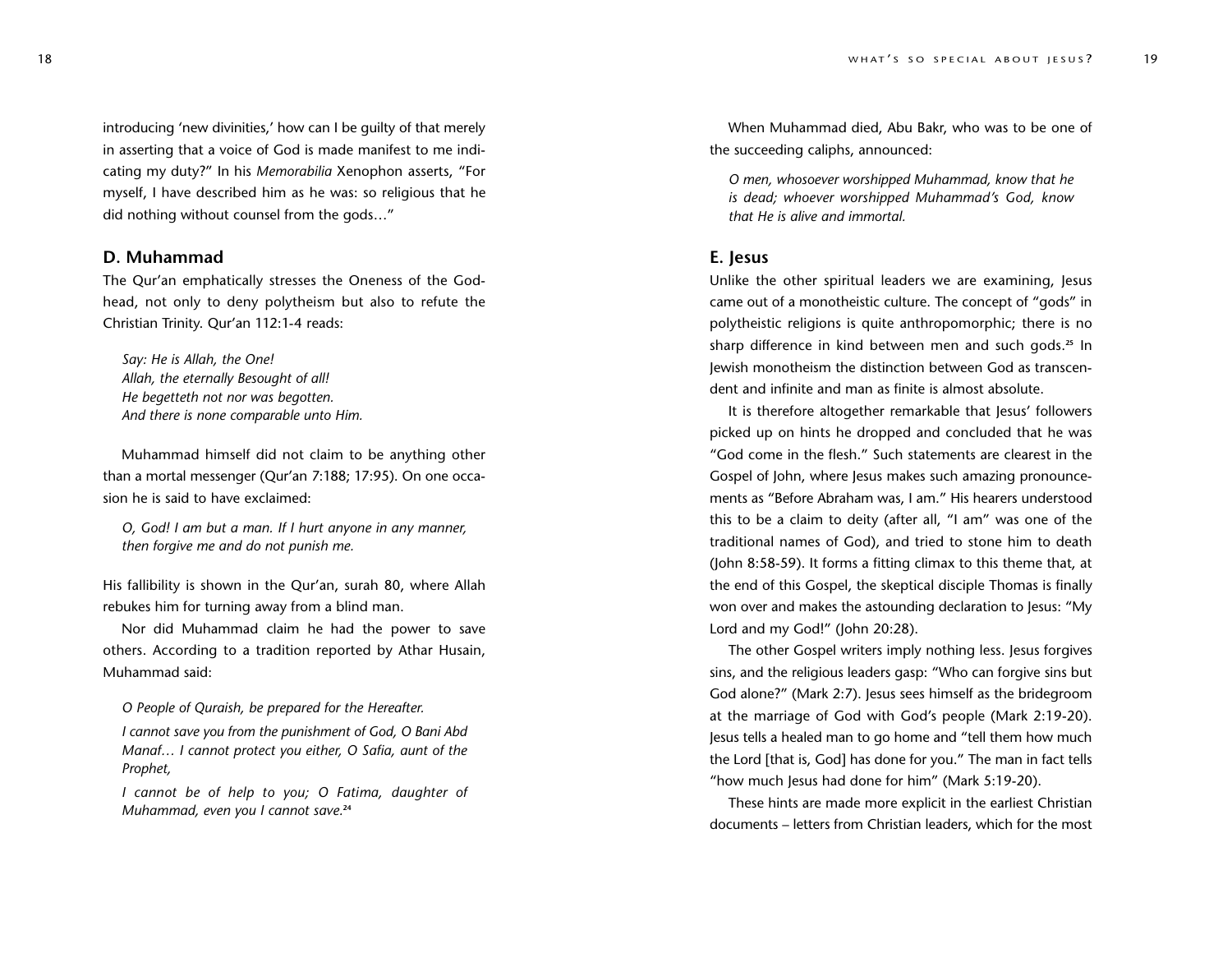part were written even before the Gospels. One such writer, Paul, for instance, equates the "Day of the Lord," the day on which the Jewish people believed God would come to vindi cate them, with "the Day of Jesus Christ" (Philippians 1:6). He believes Jesus to be the Creator: "the Lord Jesus Christ, through whom are all things and through whom we exist" (1 Corinthians 8:6). And perhaps most pointedly of all, he says: "In [Jesus] all the fullness of deity dwells bodily" (Colossians 2:9).

## **Conclusions**

As we review the data, we see that these important men do share some characteristics. (1) They all preached against the cor ruption of contemporary religion. (2) They all perceived keenly the needs of their fellow human beings. (3) They all were so gripped by personal convictions that they tried to transmit to others what they believed to be true, even though attempting this often aroused opposition and caused them to suffer. (4) Each man's deeds and words have attracted admir ers and followers who have extended his impact over many continents and through many centuries.

To say there is exact parity between the leaders, however, is to argue not from tolerance but from ignorance. Each one had his own distinctive message and mission. And in compar ing Jesus with Zoroaster, Buddha, Socrates and Muhammad, we discover a number of unique features in Jesus' life and ministry .

First, only Jesus came out of a culture which was already monotheistic.

Second, his death by crucifixion is unique. G. Bernard Shaw once remarked rather cynically:

*These refined people worship Jesus and take comparatively no account of Socrates and Mahomet* [sic]*, for no discov erable reason except that Jesus was horribly tortured, and Socrates humanely drugged, whilst Mahomet died unsen sationally in his bed.*<sup>26</sup>

On the other hand, Jean-Jacques Rousseau wrote:

*What prejudices, what blindness it takes to compare the son of Sophroniscus with the son of Mary! What distance between the two! Socrates, dying without pain, without disgrace, maintained his character easily to the end… The death of Socrates, philosophizing quietly with his friends, is the sweetest that one could desire; that of Jesus expiring under tortures, injured, ridiculed, cursed by his entire* people, is the most horrible that one might dread... *Indeed, if the life and death of Socrates are those of a sage, the life and death of Jesus are those of a god.*<sup>27</sup>

But Jesus' death on the cross is unique not only in its manner but also in its alleged redemptive meaning. Neither Zoroaster, Buddha, Socrates nor Muhammad claimed his death would save people from their sins.

Third, if we exclude later legendary and apologetic accounts, we find that early accounts attribute miracles only to Jesus.

Fourth, only Jesus spoke on his own unquestioned author ity. Zoroaster and Muhammad acted as spokesmen for God, while Socrates and Buddha urged everyone to consult their own conscience.

Fifth, only Jesus predicted he would be resur rected after his death, and only his followers rest their faith on such an event.

Sixth, only Jesus claimed equality with a sole, supreme deity. According to E.O. James, an authority on comparative religions,

*Nowhere else had it ever been claimed that a historical founder of any religion was the one and only supreme deity.* 28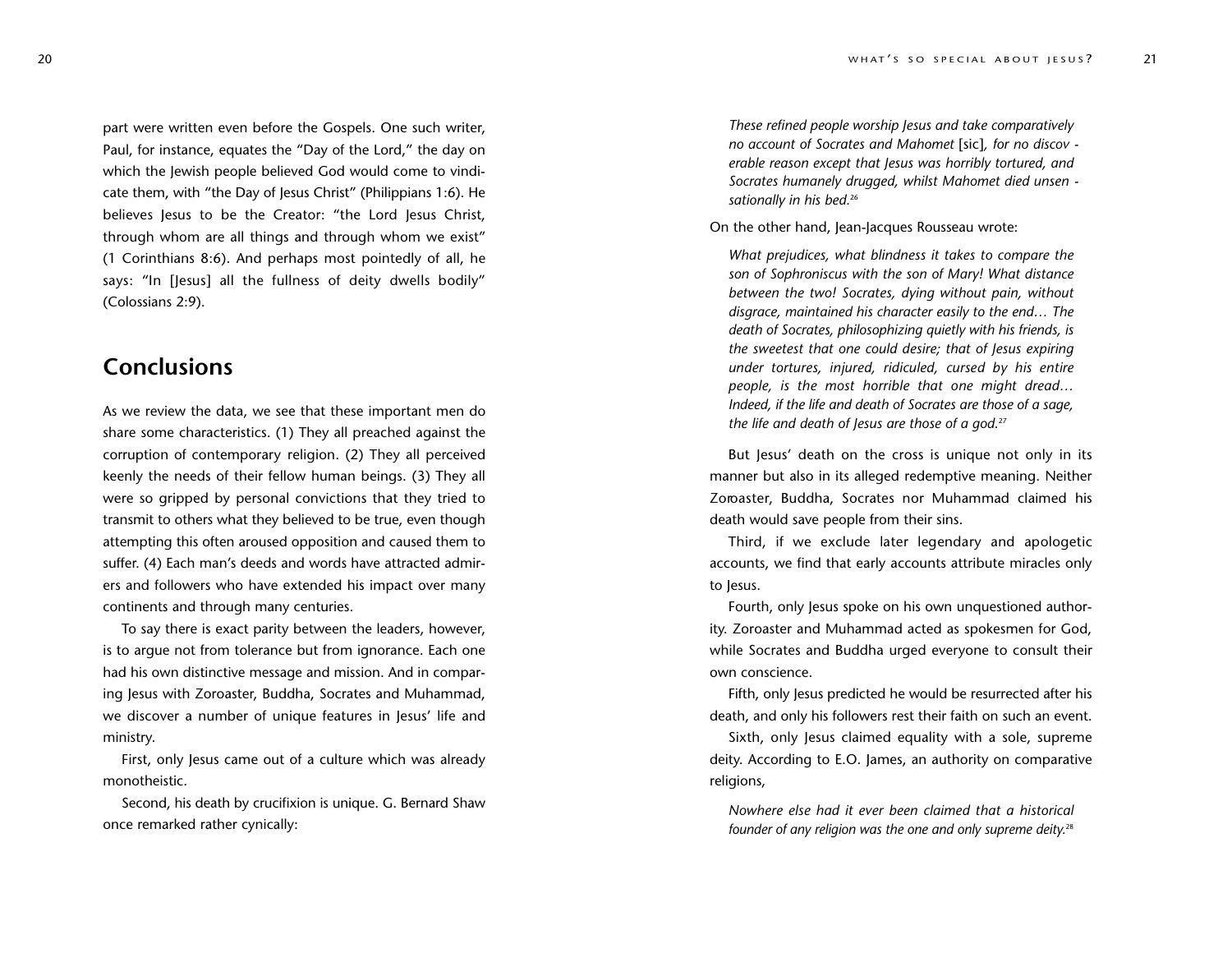Now one may argue that Jesus was a deceiver, though few have made that charge. Or one may choose to believe with G. Bernard Shaw that Christ was sincere but deluded:

*Whether you believe with the evangelists that Christ could have rescued himself by a miracle, or, as a modern Secularist, point out that he could have defended himself effectually, the fact remains that according to all the narra tives he did not do so… The consensus on this point is important, because it proves the absolute sincerity of Jesus's declaration that he was a god. No impostor would have accept ed such dreadful consequences without an effort to save himself. No impostor would have been nerved to endure them by the conviction that he would rise from the grave and live again after three days.***<sup>29</sup>**

C.S. Lewis says Jesus' claim to be equal with deity leaves us only one other choice:

*A man who was merely a man and said the sort of things Jesus said would not be a great moral teacher. He would either be a lunatic – on a level with the man who says he is a poached egg – or else he would be the Devil of Hell. You must make your choice. Either this man was, and is, the Son of God: or else a madman or something worse. You can shut Him up for a fool, you can spit at Him and kill Him as a demon; or you can fall at His feet and call Him Lor d* and God. But let us not come with any patronising *nonsense about His being a great human teacher. He has not left that open to us. He did not intend to.***<sup>30</sup>**

## **Notes**

1. Walter Lippman, *A Preface to Morals* (New York: Macmillan Company, 1929), p. 155.

2. Arnold J. Toynbee, *Civilization on Trial* (New York: Oxfor d University Press, 1948), p. 156.

3. I have an extensive and detailed discussion of Zoroaster and Zoroastrianism in my book, *Persia and the Bible* (Grand Rapids: Baker, 1990), chapter 12.

4. Christmas Humphreys, *Buddhism* (Penguin: 1955), p. 14.

5. M. Winternitz, "Gotama the Buddha, What Do We Know of Him and His Teaching?" *Archiv Orientalni*, I ( 1 929), 235.

6. Cf. Anton-Hermann Chroust, *Socrates, Man and Myth: the Two Socratic Apologies of Xenophon* (London: Routledge and K. Paul, 1957).

7. Kenneth Cragg, *The Call of the Minaret* (Oxford University Press, 1956; New York: Galaxy Books, 1964), pp. 96-97.

8. There are two equally plausible dates for the crucifixion of Jesus: the more familiar 30 C.E., and the equally plausible 33 C.E., which is argued by Paul L. Maier, "Sejanus, Pilate, and the Date of the Crucifixion," *Church History* 37, (1968), 3-13, and H.W. Hoehner, *Chronological Aspects of the Life of Christ* (Grand Rapids: Zondervan, 1977).

9. Paul Barnett, *Is the New Testament Reliable? A Look at the Historical Evidence* (Downers Grove: InterVarsity Press, 1986), pp. 38-39.

10. John A.T. Robinson, *Can We Trust the New Testament?* (Oxford: Mowbrays, 1977).

11. Tom Wright, The Original Jesus: The Life and Vision of a *R e v o l utionary* (Grand Rapids: Eerdmans, 1996), pp. 129-130.